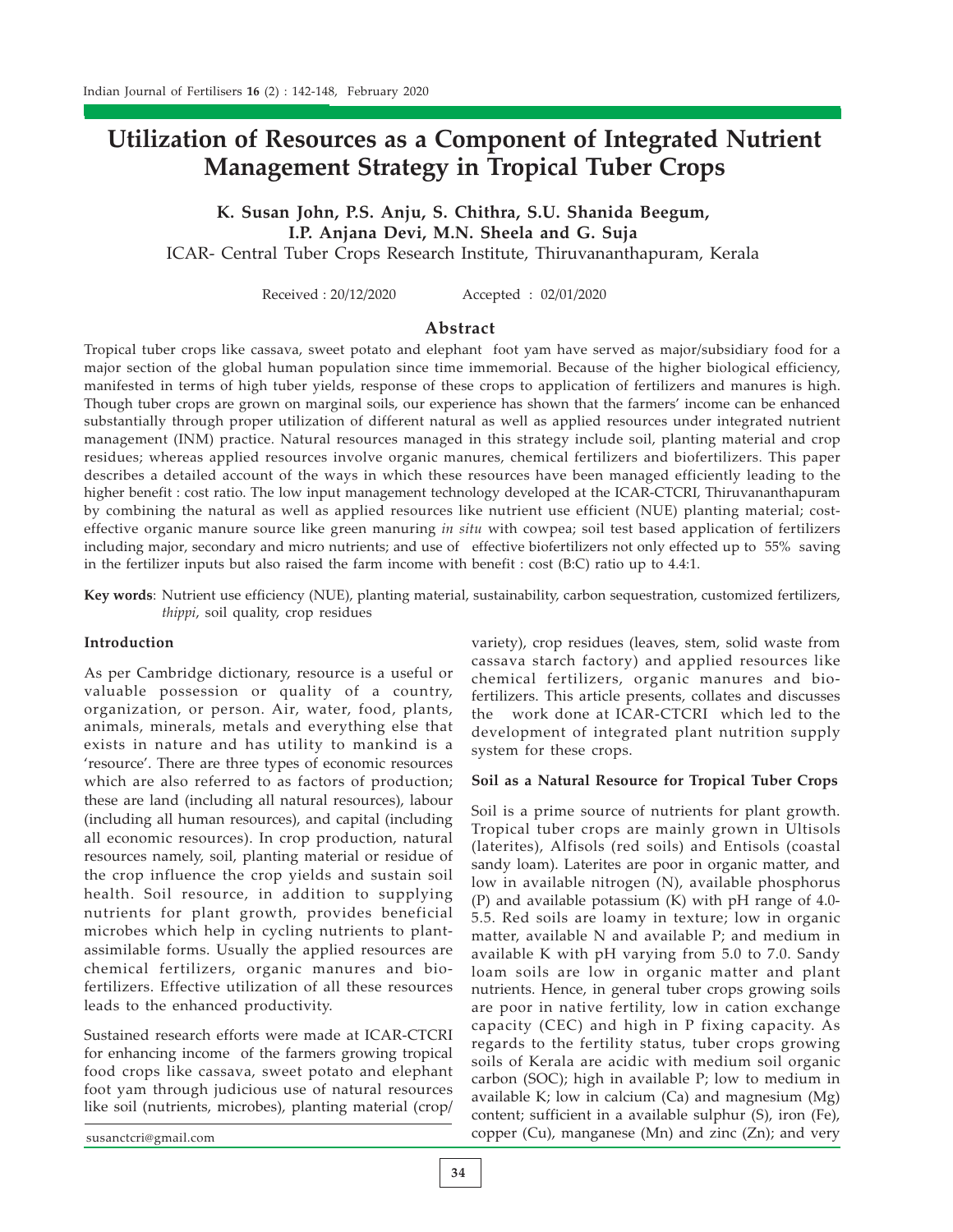low in available boron (B) content. Extensive use of Factomphos (NPKS @20:20:0:13) by farmers which is manufactured in Kerala and comparatively the low P requirement of these crops over N and K coupled with the immobile nature of the nutrients can be attributed to the very high build-up of available P and sufficiency of S in these soils (Rajasekharan et al., 2013).

## Resource Management in Tropical Tuber Crops under INM Practice

# Natural Resources

Natural resources are further classified as soil/ nutrients, planting materials and crop residues. Management of each resource is described below:

## Soil/Nutrient Management

In case of soil nutrient management under INM, the best approach is the soil test based (STB) application of manures and fertilizers including major, secondary and micro nutrients. In case of major nutrients viz., N, P and K, procedure suggested by Aiyer and Nair (1985) was followed. Cassava crop under a longterm fertilizer experiment was initiated in 1977; present team of researchers introduced the following changes. Because of high P build up, application of P fertilizers was omitted and the rates of application of N and K fertilizers were also reduced. Experiment has been monitored regularly since then. Data over 13 years (from 2005 to 2017) revealed that the N, P, K rate on the soil test basis (STB) was only 82:0:73 kg ha<sup>-1</sup>, where the recommended package of practices (PoP) envisaged the application of 100:50:100 kg N:  $P_2O_5$ :  $K_2O$  ha<sup>-1</sup>. Correspondingly, the mean tuber yield data over these years under PoP and STB was 25.03 and 22.95 t ha-1, respectively which was statistically on par (Susan John et al., 2015, 2018, 2019b). Application of secondary (Mg) and micro (Zn and B) nutrients for cassava under LTFE was made as per Susan John et al. (2010b). Blanket recommendation of Mg, Zn and B practiced from 2005 till 2011 was 20 kg  $MgSO_{\nu}$  12.5 kg  $ZnSO_4$  and 10 kg borax ha<sup>-1</sup>, respectively. Mean soil test data for six years since 2012 in the case of Mg, Zn and B was 0.55 ceq kg<sup>-1</sup>, 5.07 mg kg<sup>-1</sup> and 0.91 mg kg<sup>-1</sup>,

respectively. Based on these soil test values, the mean rates of application of  $MgSO_{4}$ , ZnSO<sub>4</sub> and borax were 10, 2.5 and 4.2 kg ha $^{-1}$ , respectively.

The mean tuber yield data over seven years under the blanket recommendation of Mg, Zn and B was 24.76, 25.08 and 24.81 t ha<sup>-1</sup>, respectively. It was on par with that under PoP  $(26.30 \text{ t} \text{ ha}^{-1})$ . However, with soil test based application of these nutrients since 2013 for six years significantly higher yield was obtained in case of Mg (27.27 t ha<sup>-1</sup>). In other treatments  $viz.,$ Zn (24.66 t ha<sup>-1</sup>) and B (23.37 t ha<sup>-1</sup>), yield was on par with PoP  $(22.39 \t{ t} \text{ ha}^{-1})$ . This directly points to the fact that the response of the crop to the applied nutrient occurs only if the available status of that nutrient in the soil is below the critical level of deficiency. In this case, soil was deficient only in Mg and hence the yield response (Susan John et al., 2019b). Application of Zn over PoP caused increase in tuber yield, reduction in the cyanogenic glucoside content and enhancement in the starch content (Table 1).

Soil test based application of Mg and Zn was tested in the field at 13 locations spread over 3 districts of Kerala during 2005-07 under a State Horticulture Mission Project with five treatments (Table 2). Data on B:C ratio revealed that the application of Zn and Mg was superior to PoP and FP in terms of significantly higher tuber yield, lower cyanogenic glucoside content and higher starch content (Table 2) (Susan John et al., 2019b).

## Planting Material (Crop/ Variety)

It became evident from the study in cassava initiated in 2006 to screen K-efficient genotypes initially and then N-efficient and NPK-efficient genotypes that the nutrient use efficient (NUE) genotypes play a significant role in reducing the use of chemical fertilizers. Out of the six genotypes viz., Aniyoor, W-19, H 1687, CR 43-8, 7 III E3-5 and 6-6 which were screened for physiological efficiency coupled with almost all favourable attributes to designate them as acceptable by farmers, Aniyoor was released with

| Table 1. Effect of Zn application on tuber yield and quality of cassava |         |                  |                                      |                                          |                      |  |  |  |  |
|-------------------------------------------------------------------------|---------|------------------|--------------------------------------|------------------------------------------|----------------------|--|--|--|--|
| <b>Practices</b><br>Period                                              |         | <b>Treatment</b> | Tuber yield<br>$(t \text{ ha}^{-1})$ | Cyanogenic<br>glucosides (mg $kg^{-1}$ ) | Starch $\frac{6}{6}$ |  |  |  |  |
| Blanket                                                                 | 2006-12 | PoP              | 24.82                                | 62.50                                    | 22.28                |  |  |  |  |
|                                                                         |         | $PoP+Zn$         | 26.16                                | 50.90                                    | 23.96                |  |  |  |  |
| <b>STBF</b>                                                             | 2013-18 | PoP              | 24.46                                | 62.55                                    | 20.60                |  |  |  |  |
|                                                                         |         | $PoP+Zn$         | 26.74                                | 54.56                                    | 22.66                |  |  |  |  |
| Mean                                                                    |         | PoP              | 24.64                                | 62.53                                    | 21.44                |  |  |  |  |
|                                                                         |         | $PoP+Zn$         | 26.45                                | 52.73                                    | 23.31                |  |  |  |  |
| <b>Source:</b> Susan John et al. (2019a, b)                             |         |                  |                                      |                                          |                      |  |  |  |  |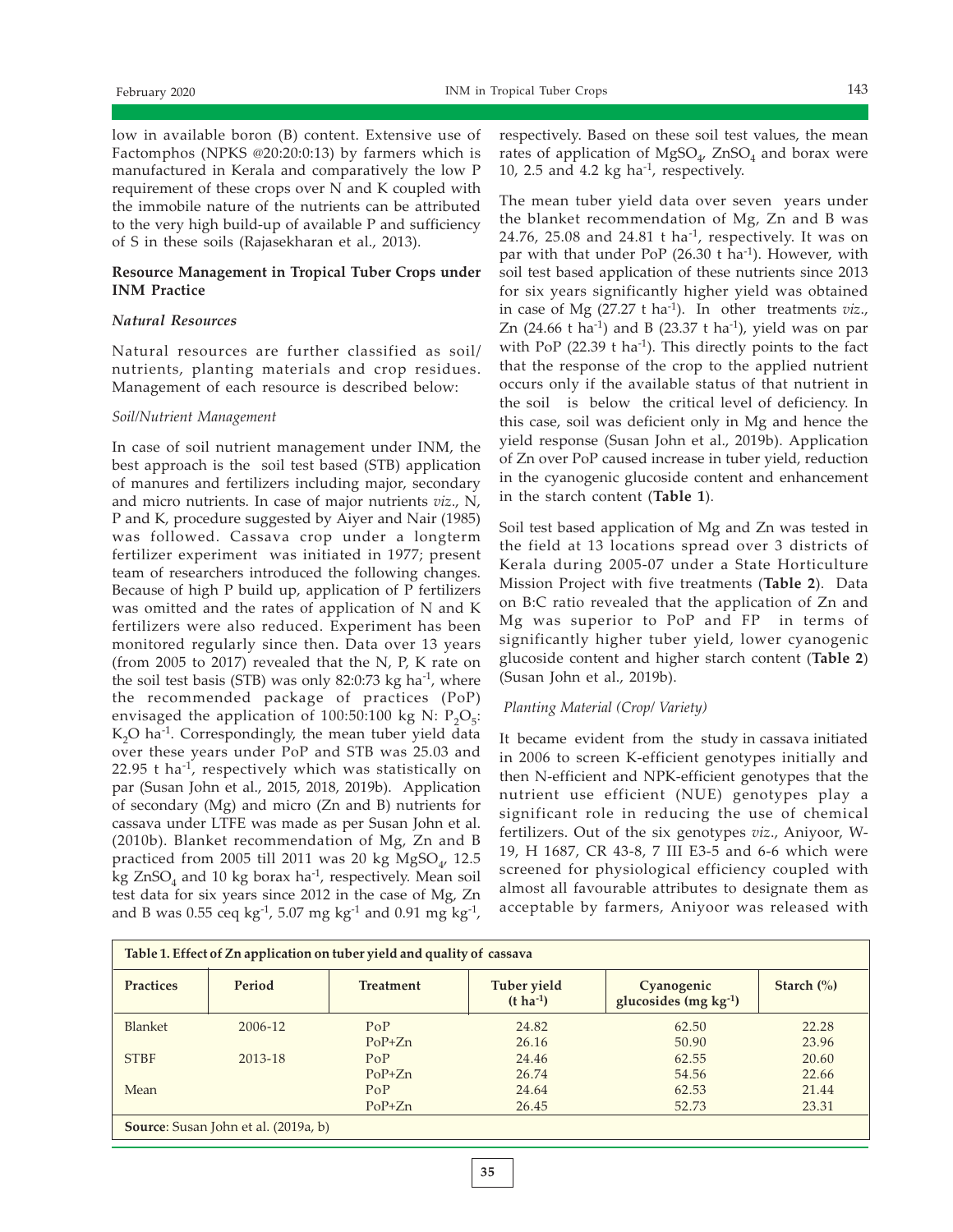| Table 2. Soil test based application of secondary and micro nutrients on cassava under field trial at 13 locations |                       |                      |                                           |                                                   |                               |                                    |  |  |  |
|--------------------------------------------------------------------------------------------------------------------|-----------------------|----------------------|-------------------------------------------|---------------------------------------------------|-------------------------------|------------------------------------|--|--|--|
| <b>Treatment description</b>                                                                                       | <b>Tuber yield</b>    |                      | Tuber quality parameters                  | <b>Economics</b>                                  |                               |                                    |  |  |  |
|                                                                                                                    | $(t \text{ ha}^{-1})$ | Dry matter<br>$($ %) | <b>Starch</b><br>$\frac{\binom{6}{2}}{2}$ | <b>Cyanogenic</b><br>glucosides<br>$mh \ kg^{-1}$ | Net income<br>$(Rs, ha^{-1})$ | <b>B</b> : C ratio<br>$(Rs. Re-1)$ |  |  |  |
| Farmers practice (FP)                                                                                              | 28.95                 | 35.53                | 21.48                                     | 56.16                                             | 5,914                         | 1.09                               |  |  |  |
| Package of Practices (PoP)                                                                                         | 33.18                 | 35.41                | 22.96                                     | 53.58                                             | 17,448                        | 1.27                               |  |  |  |
| Soil test based NPK+ FYM+ Mg                                                                                       | 38.84                 | 37.88                | 24.20                                     | 37.89                                             | 37,099                        | 1.62                               |  |  |  |
| Soil test based NPK + FYM+ Zn                                                                                      | 42.19                 | 38.03                | 23.08                                     | 34.08                                             | 45.125                        | 1.75                               |  |  |  |
| Soil test based NPK+FYM                                                                                            | 34.63                 | 35.28                | 21.16                                     | 43.62                                             | 26,871                        | 1.45                               |  |  |  |
| $CD (P = 0.05)$                                                                                                    | 3.35                  | 0.60                 | 1.19                                      | 3.75                                              |                               |                                    |  |  |  |



Figure 1. 'Sree Pavithra' the first K efficient variety in cassava

name 'Sree Pavithra' during 2015. It can yield even without application of K or with half the recommended dose of K owing to the innate potential of this genotype to scavenge and use the nutrients fixed in the lower layers through its unique root architecture (Figure 1). Leaf area index also plays a crucial role.

Later these six genotypes were tested for their N efficiency. Cultivars W-19 and CR 43-8 were found to be yielding satisfactorily without N application and at lower levels of applied N (Figure 2). Again three other genotypes viz., CI-905, CI-906 and 7 III E3-5 later screened as physiologically efficient were tested for their NPK efficiency for three years and it was found that the NPK application rate can be reduced to 25% by using these NPK efficient genotypes, thereby saving 75% on chemical NPK fertilizers. All these genotypes after field validation trials at 24 locations of Kerala was well accepted by farmers due to its good cooking quality and ideal plant architecture. As shown in Figure 3, genotypes



Figure 2. Tubers of N-efficient and NPK-efficient cassava genotypes



Figure 3. β carotene rich tubers of NUE genotypes (CI-905, CI-906)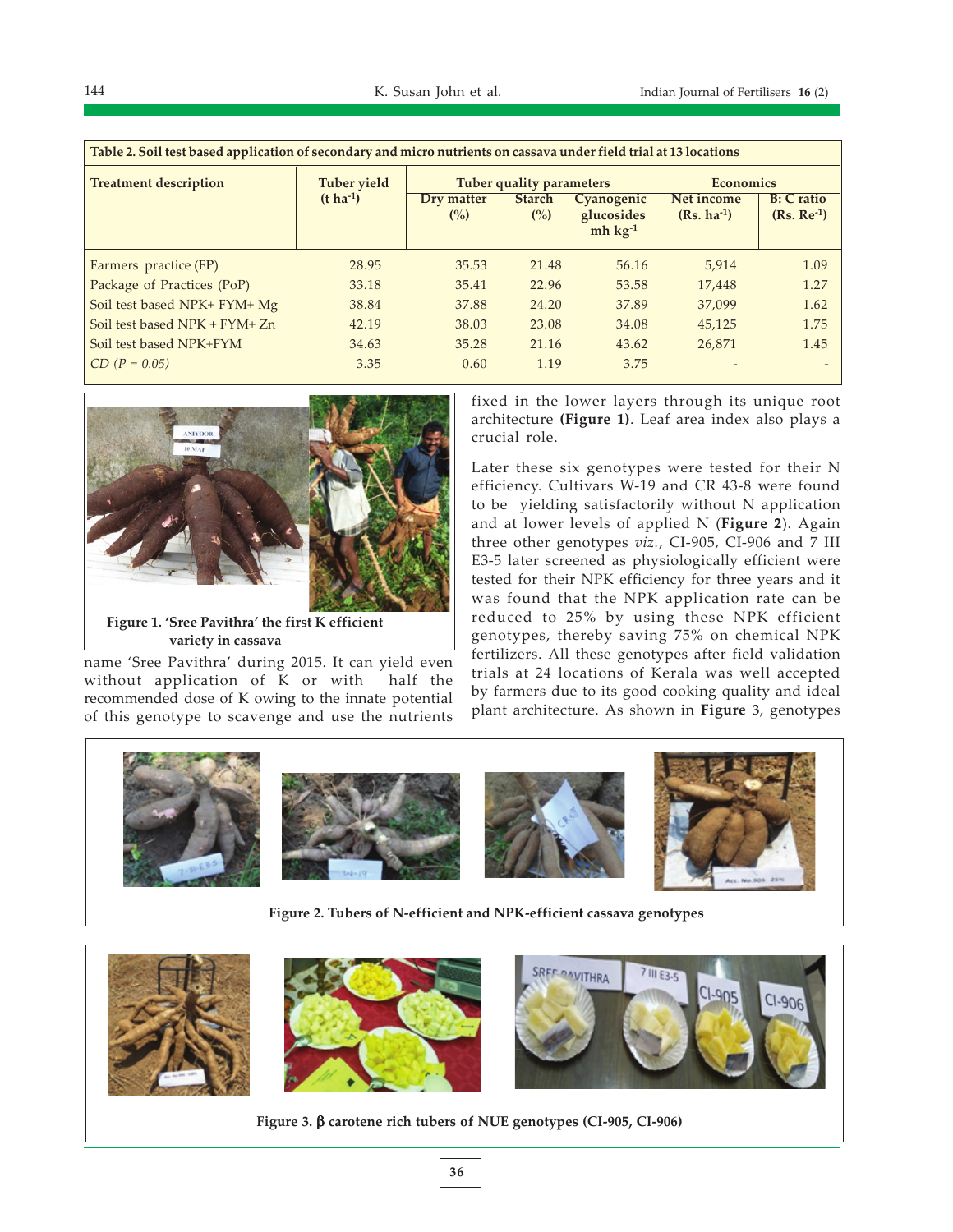

CI-905 and CI-906 have good β-carotene content (Susan John et al., 2016, 2019b).

### Sustainability of Cassava for Continuous Cultivation

Cassava is considered as a benign crop for continuous cultivation. Even without any manures and fertilizers (absolute control), the mean tuber yield during 2006-2018 was 14.33 t ha<sup>-1</sup>. Sustainable yield index (SYI) worked out over these years was 0.74 and 0.39, respectively under PoP and absolute control (Susan John et al., 2018, 2019b). Higher SYI can be attributed to the C sequestration potential of the crop as well the comparatively high nutrient content in the leaves. High leaf dry matter production (to the tune of 2.5-5 t ha<sup>-1</sup>) is indicative of the higher amount of  $CO<sub>2</sub>$  absorbed from the atmosphere through photosynthesis, causing reduction in the atmospheric  $CO<sub>2</sub>$  content. Because of the inherent leaf shedding nature of cassava, the atmospheric  $CO<sub>2</sub>$  converted to leaf carbon through photosynthesis will add to the soil and form a part of the soil organic carbon. Based on the data over 20 years since 1992 on leaf dry matter production, initial and final soil organic carbon and as per the theoretical calculations suggested by Singh et al., (2007), Jian (2004) and Ramakrishna et al. (2006), the organic carbon build up was 0.34 and 0.31%, respectively under PoP and absolute control (Susan John et al., 2019b). Elemental analysis of the cassava leaves showed that the average N, P, K, Ca, Mg, Fe, Cu, Mn and Zn content in the shed leaves was 4.41%, 0.28%, 1.25%, 0.21%, 0.32%, 160 mg kg<sup>-1</sup>, 8 mg kg<sup>-1</sup>, 154 mg  $kg^{-1}$  and 64 mg  $kg^{-1}$ , respectively. Since the shed leaves are rich in nutrients, their incorporation in the soil would improve the nutrient status of the soil, especially N. Comparatively higher yields and SYI under absolute control indicate that cassava is a sustainable benign crop for long-term cultivation under limited resource availability (Susan John et al., 2019b).

#### Crop Residues

In industrial belts of cassava cultivation like Tamil Nadu, after the extraction of starch, the solid waste

(thippi) is found piled up in the starch factory premises and acts as a pollutant affecting the normal life of people, especially during rainy season. An attempt was made to convert thippi to an organic manure through vermi-composting and further recycling and using it in cassava cultivation both as an organic manure source, and also substitute to chemical fertilizers including secondary and micro nutrients. Results indicated a B:C ratio of 2.55 with thippi compost alone and 2.52 with FYM alone. Green manuring in situ with cowpea, crop residue, vermi compost, coir pith compost, and thippi compost along with soil test based (STB) application of manures and fertilizers yielded a B:C ratio of 2.62, 2.41, 1.55, 1.67 and 1.96, respectively. In the case of substitution of chemical fertilizers with thippi compost, 50% recommended dose of NPK as per soil test gave a B:C ratio of 1.95 which was on par with thippi compost along with full recommended dose of NPK as per soil test (1.96). In the case of substitution of Mg and Zn with thippi compost, the B:C ratio with Mg along with STB, Zn along with STB, and thippi compost along with STB was 2.71, 2.37, and 1.96, respectively (Chithra, 2017; Chithra et al., 2017; Susan John et al., 2019b).

## Applied/ Purchasable Resources

These include organic manures, chemical fertilizers and biofertilizers.

## Organic Manures

Different organic manures were tried for cassava in long-term fertilizer experiments during 1990-2005 as substitute for FYM. These included green manuring in situ with cowpea, half the recommended dose of FYM and crop residue along with recommended PoP, ash along with crop residue, ash along with FYM without NPK fertilizers. It was found that over these years, green manuring in situ with cowpea  $(21.40 \text{ t} \text{ ha}^{-1})$ , crop residue alongwith recommended PoP (23.12 t ha<sup>-1</sup>), and half the recommended dose of FYM along with PoP  $(23.82 \text{ t} \text{ ha}^{-1})$  yielded on par with full doze of FYM along with PoP (26.02 t ha<sup>-1</sup>). Ash along with FYM and ash along with crop residue gave significantly lower yields of 16.67 and 14.48 t ha<sup>-1</sup>, respectively. Later from 2006 till 2018, FYM was compared with organic manures like green manuring in situ with cowpea, coir pith compost and vermi compost along with PoP and half the recommended dose of NPK along with vermicompost and coir pith compost and ash, crop residue, coir pith compost and vermi-compost together without NPK fertilizers. Mean data over these years indicated that the full dose of FYM (25.16 t ha<sup>-1</sup>) was on par with green manuring *in situ* with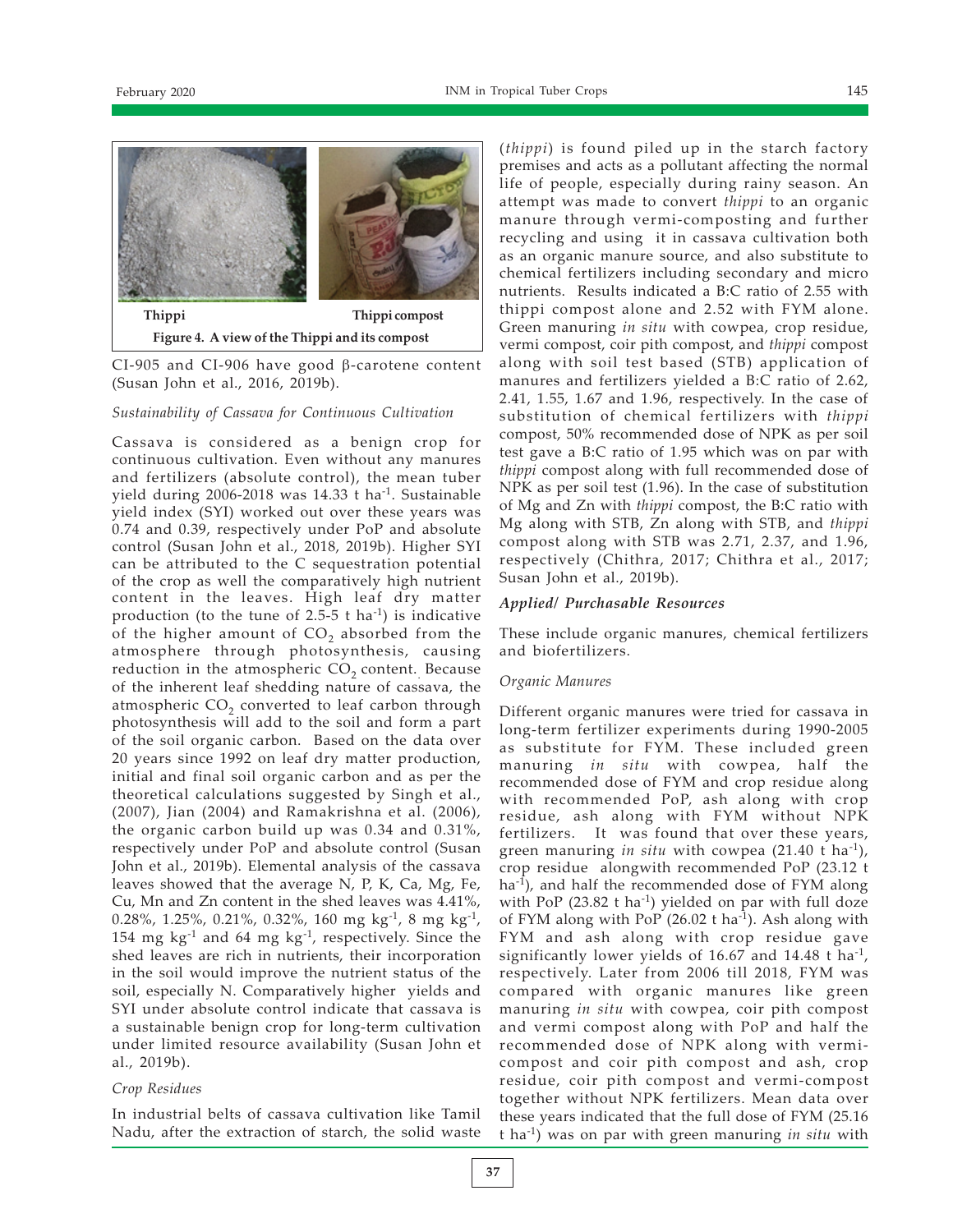cowpea (24.42 t ha<sup>-1</sup>), coir pith compost (24.27 t ha<sup>-1</sup>) and vermicompost (25.61 t ha<sup>-1</sup>). Tuber yield was significantly low in the treatments receiving organics along with half the recommended dose of NPK (20.54 t ha<sup>-1</sup>) and organics alone (17.72 t ha<sup>-1</sup>) (Susan John et al., 2018, 2019b).

## Chemical Fertilizers

In tuber crops, the major approaches used for applying chemical fertilizers include blanket recommendation based on fertilizer level experiments; soil test based INM practices as per the nutrient status of the soil taking care of the major, secondary and micro nutrient status; yield maximization through systematic approach in fertilizer use where the initial nutrient status of the soil, sorption characteristics of the soil and critical level of each nutrients are considered for arriving at the nutrient recommendation. Soil test crop response (STCR) approach takes into account the soil status as well as crop requirement for certain yield target, nutrient omission and nutrient level experiments focussed on arriving at the plant nutrient requirement based on the innate nutrient supplying capacity of the soil including nutrient use efficiency of the applied fertilizers. In this regard,

the latest approach is customized fertilizer formulation specific to crops and soils/ agroecological units.

Customized fertilizer formulations were developed for elephant foot yam under intercropping in coconut gardens of Kerala for the major tuber crops growing soils viz., AEU3 and AEU 9. Grades of the customized fertilizer (CF) were arrived at based on the crop nutrient requirement, nutrient uptake, total soil nutrient availability, per cent contribution from soil, fertilizer nutrient to be applied and fertilizer use efficiency (Susan John et al., 2019b). Four grades of CF were developed based on soil test crop response approach for a yield target of 45 t ha-1 and response curve (RC) approach (Table 3). Component fertilizers for arriving at the grades mentioned above were mixed, ground and granulated such that each fertilizer granule had the same nutrient composition.

Out of the four CFs developed for AEU 3 and AEU 9, based on STCR and RC approaches, three were tried at one site in AEU 3 and two sites in AEU 9 at two different rates  $viz.$ , 500 and 625 kg ha<sup>-1</sup> during the first year. At all the three sites, all the three CFs at 625 kg ha-1 produced significantly high yield (Table 4).

| Table 3. Grades /composition of the customized fertilizer (CF) mixtures developed for the two AEU's |          |                                        |                                 |          |      |     |      |     |  |
|-----------------------------------------------------------------------------------------------------|----------|----------------------------------------|---------------------------------|----------|------|-----|------|-----|--|
| AEU's                                                                                               | Approach | Customized<br>fertilizer<br>(CF) grade | Nutrient content $\binom{0}{0}$ |          |      |     |      |     |  |
|                                                                                                     |          |                                        | N                               | $P_2O_5$ | K, O | Mg  | Zn   | B   |  |
| AEU <sub>3</sub>                                                                                    | $STCR*$  | CF1                                    | 8                               | 11       | 21   | 3.5 |      | 0.3 |  |
| AEU <sub>3</sub>                                                                                    | $RC**$   | Not selected                           | 6                               | 3        | 30   | 3.5 |      | 0.3 |  |
|                                                                                                     |          | for field trial                        |                                 |          |      |     |      |     |  |
| AEU 9                                                                                               | $STCR*$  | CF2                                    |                                 | 12       | 24   | 3.5 | 1.25 | 0.4 |  |
| AEU 9                                                                                               | $RC**$   | CF <sub>3</sub>                        | 7                               | 3        | 25   | 4.0 | 1.25 | 0.4 |  |
|                                                                                                     |          |                                        |                                 |          |      |     |      |     |  |

\* STCR: Soil Test Crop Response \*\*RC: Response curve

Table 4. Economic parameters under the field experiment (I year)

| Treat-<br>ment | Treatment<br>description      | Total cost of<br>fertilizers and | Total cost<br>$\alpha$         |       | Tuber yield<br>$(t \text{ ha}^{-1})$ |                  | Gross income<br>$(Rs. ha^{-1})$                     |                  | Net income<br>$(Rs. ha^{-1})$ | B:C ratio<br>$(Rs. Re^{-1})$ |       |
|----------------|-------------------------------|----------------------------------|--------------------------------|-------|--------------------------------------|------------------|-----------------------------------------------------|------------------|-------------------------------|------------------------------|-------|
|                |                               | manures<br>$(Rs. ha^{-1})$       | cultivation<br>$(Rs. ha^{-1})$ |       | AEU 3 AEU 9                          | AEU <sub>3</sub> | AEU 9                                               | AEU <sub>3</sub> | AEU 9                         | AEU <sub>3</sub>             | AEU 9 |
| $T_1$          | 500 kg CF1 ha <sup>-1</sup>   | 40,803                           | 3,69,053                       | 14.25 |                                      |                  | 33.84 4,27,511 10,15,320                            |                  | 58,457 10,15,319              | 1.16                         | 2.75  |
| $T_{2}$        | 500 kg CF2 ha <sup>-1</sup>   | 41,745                           | 3,69,995                       | 13.39 |                                      |                  | 38.22 4,01,718 11,46,669                            |                  | 31,723 11,46,668              | 1.09                         | 3.10  |
| $T_3$          | 500 kg CF3 ha <sup>-1</sup>   | 39,212                           | 3,67,462                       | 15.45 |                                      |                  | 38.96 4,63,395 11,68,695                            |                  | 95,933 11,68,694              | 1.26                         | 3.18  |
| $T_{4}$        | 625 kg CF1 $ha^{-1}$          | 44,138                           | 3,72,388                       | 19.03 |                                      |                  | 39.12 5, 70, 777 11, 73, 568 1, 98, 389 11, 73, 566 |                  |                               | 1.53                         | 3.15  |
| T <sub>5</sub> | 625 kg CF2 $ha^{-1}$          | 44,158                           | 3,81,218                       | 18.13 |                                      |                  | 44.84 5,43,810 13,45,160 1,62,591 13,45,158         |                  |                               | 1.43                         | 3.53  |
| $T_6$          | 625 kg $CF3$ ha <sup>-1</sup> | 42,885                           | 3,70,364                       | 20.22 |                                      |                  | 44.41 6,06,497 13,32,151 2,36,133 13,32,150         |                  |                               | 1.64                         | 3.60  |
| T <sub>7</sub> | Package of                    | 26,451                           | 3,54,701                       | 15.24 | 30.73                                | 4,57,099         | 9,21,766 1,02,398                                   |                  | 9,21,765                      | 1.29                         | 2.60  |
|                | practices (PoP)               |                                  |                                |       |                                      |                  |                                                     |                  |                               |                              |       |
| $T_{\rm g}$    | Farmers' practice             | 41,215                           | 3,69,465                       | 16.21 |                                      | 29.32 4,86,270   | 879467                                              | 116805           | 879465                        | 1.32                         | 2.38  |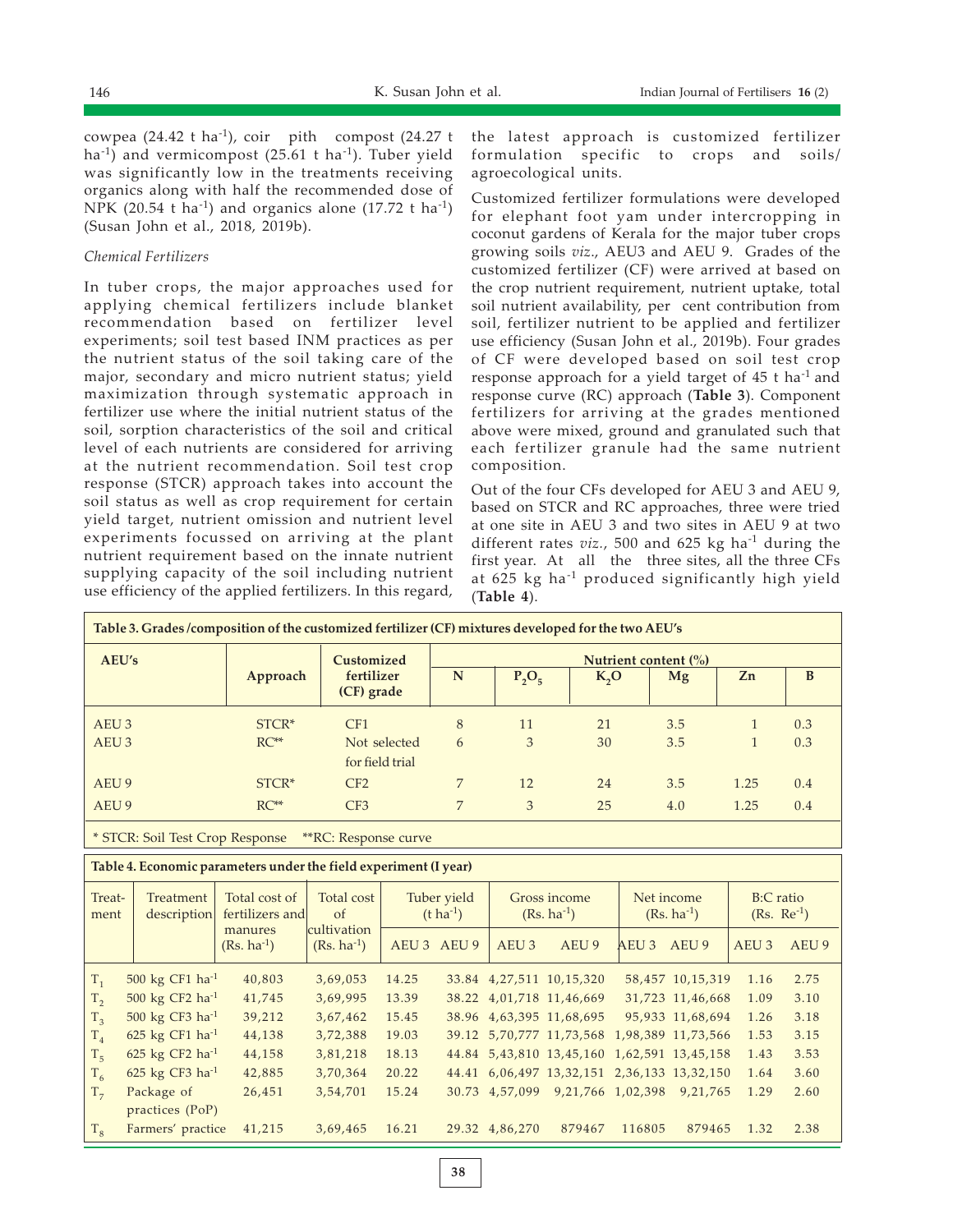| Table 5. Economic parameters under the field experiment (II year) |                                 |                                                                |                                                 |                                        |                                        |                               |                                     |  |  |  |
|-------------------------------------------------------------------|---------------------------------|----------------------------------------------------------------|-------------------------------------------------|----------------------------------------|----------------------------------------|-------------------------------|-------------------------------------|--|--|--|
| <b>Treatment</b>                                                  | <b>Treatment</b><br>description | Total cost of<br>manures and<br>fertilizers<br>$(Rs. ha^{-1})$ | Total cost of<br>cultivation<br>$(Rs. ha^{-1})$ | <b>Tuber yield</b><br>$(t \, ha^{-1})$ | <b>Gross income</b><br>$(Rs. ha^{-1})$ | Net income<br>$(Rs. ha^{-1})$ | <b>B:C</b> ratio<br>$(Rs, Re^{-1})$ |  |  |  |
|                                                                   | FP                              | 41,215                                                         | 3.69.465                                        | 51.65                                  | 15,49,350                              | 12,21,100                     | 4.19                                |  |  |  |
| T <sub>2</sub>                                                    | PoP                             | 26,451                                                         | 3.54.701                                        | 47.36                                  | 14,20,800                              | 10,92,550                     | 4.01                                |  |  |  |
| $T_3$                                                             | 625 kg CF1 ha-1                 | 44,138                                                         | 3.72.388                                        | 58.71                                  | 17,61,240                              | 14,32,990                     | 4.73                                |  |  |  |
| T <sub>4</sub>                                                    | 625 kg CF2 ha $^{-1}$           | 44,158                                                         | 3.72.408                                        | 67.56                                  | 20,26,830                              | 16,98,580                     | 5.44                                |  |  |  |
| T <sub>5</sub>                                                    | 625 kg CF3 ha $^{-1}$           | 42,885                                                         | 3.71.135                                        | 62.62                                  | 18,78,690                              | 15,50,440                     | 5.06                                |  |  |  |

In the ensuing year, three CFs  $\omega$  625 kg ha<sup>-1</sup> were tested in the five major elephant foot yam growing districts of Kerala viz., Thiruvananthapuram, Kollam, Pathanamthitta, Kottayam and Ernakulam. Formulation CF2 emerged as the best in terms of tuber yield, gross income, net income and B:C ratio (Table 5). Highest soil quality index (SQI) was recorded under farmers' practice, but it was statistically at par with CF1 and CF2 (Figure 5) (Anju, 2019, Anju et al., 2018; Susan John et al., 2019b).

## Biofertilizers

In tropical tuber crops like sweet potato and elephant foot yam, biofertilizers containing N fixers, P and K solubilizers were included independently and together as microbial consortium under INM to study the extent of substitution of chemical fertilizer nutrients viz., N, P and K. In sweet potato, two P solubilizers viz., Enterobacter spp. and Pantoea agglomerans were tried along with full N and K doses at different levels of P viz., 0, 25, 50, 75 and 100%. It was found that, Enterobacter could substitute chemical fertilizer P up to 25%. The N fixer Acaligenes feacalis was tried again in sweet potato at different levels of N and this could substitute up to 25% of chemical N (Susan John et al., 2010b).

In elephant foot yam, independent use of the N fixer (Bacillus cereus), P solubilizer (Bacillus megaterium) and K solubilizer (Bacillus subtilis) and conjoint application of these three as microbial consortia could substitute fertilizer N, P and K independently and NPK together to the tune of 50, 100, 50 and 25%, respectively (Anjana Devi, 2014; Anjana Devi et al., 2015).

# Low Input Management Strategy in Cassava

This was evolved by putting together all the different nutrient management components discussed earlier independently viz., nutrient use efficient (NUE) genotypes, low cost organic manure source, soil test based application of manures and fertilizers, and nutrient use efficient microbes. Nutrient use efficient genotypes viz., CI-905 and CI-906 under INM involving green manuring in situ with cowpea as the organic manure source, soil test based application of N: P: K: MgSO<sub>4</sub>: ZnSO<sub>4</sub> @ 106:0:83:20:2.5 kg ha<sup>-1</sup> during the first year and  $106:0:94:10:2.5$  kg ha<sup>-1</sup> during the second year along with N fixer (Bacillus cereus), P solubilizer (Bacillus megaterium) and K solubilizer (Bacillus subtilis) could save P, K, Mg and Zn to the extent of 100, 11.5, 62.5 and 80.0% with total reduction in an input cost of 55%. Tuber yield of 33.68 and 34.72  $t$  ha<sup>-1</sup> was realised with CI-905 with CI-906 genotypes with B:C ratio as 4.43 and 4.57, respectively (Shanida Beegum, 2016; Susan John et al., 2019b).